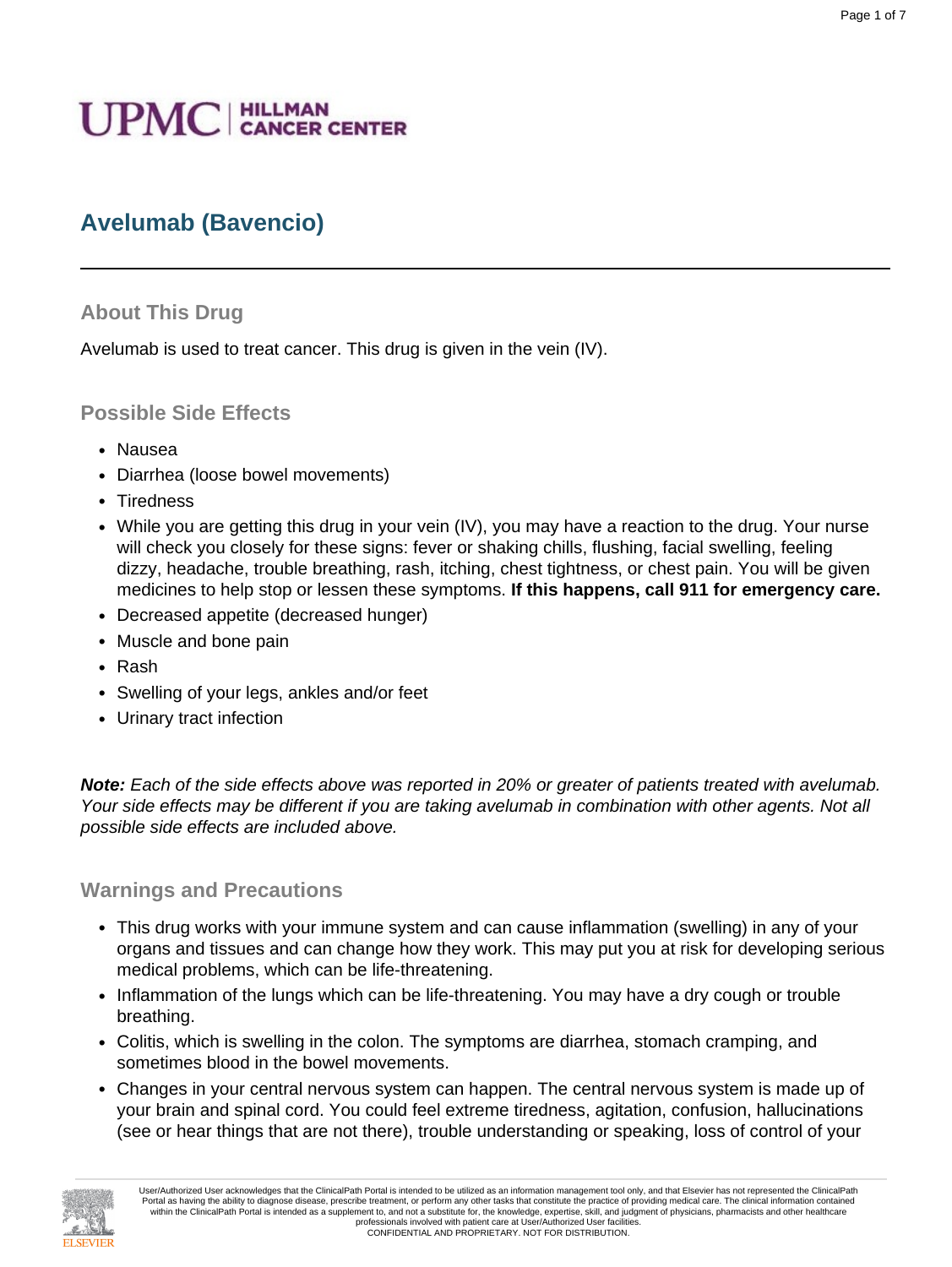bowels or bladder, eyesight changes, numbness, or lack of strength to your arms, legs, face, or body, and coma. **If you start to have any of these symptoms let your doctor know right away.**

- Severe changes in your liver function which can cause liver failure and be life-threatening
- This drug may affect some of your hormone glands (especially the thyroid, adrenals, pituitary, and pancreas).
- Blood sugar levels may change, and you may develop diabetes. If you already have diabetes, changes may need to be made to your diabetes medication.
- Changes in your kidney function
- Allergic skin reaction, which can be life-threatening. You may develop blisters on your skin that are filled with fluid or a severe red rash all over your body that may be painful.
- While you are getting this drug in your vein (IV), you may have a reaction to the drug. Sometimes you may be given medication to stop or lessen these side effects. Your nurse will check you closely for these signs: fever or shaking chills, flushing, facial swelling, feeling dizzy, headache, trouble breathing, rash, itching, chest tightness, or chest pain. These reactions may happen after your infusion. **If this happens, call 911 for emergency care.** Severe changes in your heart function can occur when avelumab is taken in combination with axitinib and can be life-threatening.
- Increased risk of serious complications which can be life-threatening such as graft versus host disease (GVHD) in patients who undergo a stem cell transplant before or after receiving avelumab.

**Note:** Some of the side effects above are very rare. If you have concerns and/or questions, please discuss them with your medical team.

## **Important Information**

• This drug may be present in the saliva, tears, sweat, urine, stool, vomit, semen, and vaginal secretions. Talk to your doctor and/or your nurse about the necessary precautions to take during this time.

## **Treating Side Effects**

- Manage tiredness by pacing your activities for the day.
- Be sure to include periods of rest between energy-draining activities.
- To help decrease the risk of bleeding, use a soft toothbrush. Check with your nurse before using dental floss.
- Be very careful when using knives or tools.
- Use an electric shaver instead of a razor.
- Get regular exercise, with your doctor's approval. If you feel too tired to exercise vigorously, try taking a short walk.
- Drink plenty of fluids (a minimum of eight glasses per day is recommended).
- To help with nausea, eat small, frequent meals instead of three large meals a day. Choose foods and drinks that are at room temperature.
- If you have diarrhea, eat low-fiber foods that are high in protein and calories, and avoid foods that can irritate your digestive tracts or lead to cramping. You should also drink more fluids so that you do not become dehydrated (lack of water in the body from losing too much fluid).

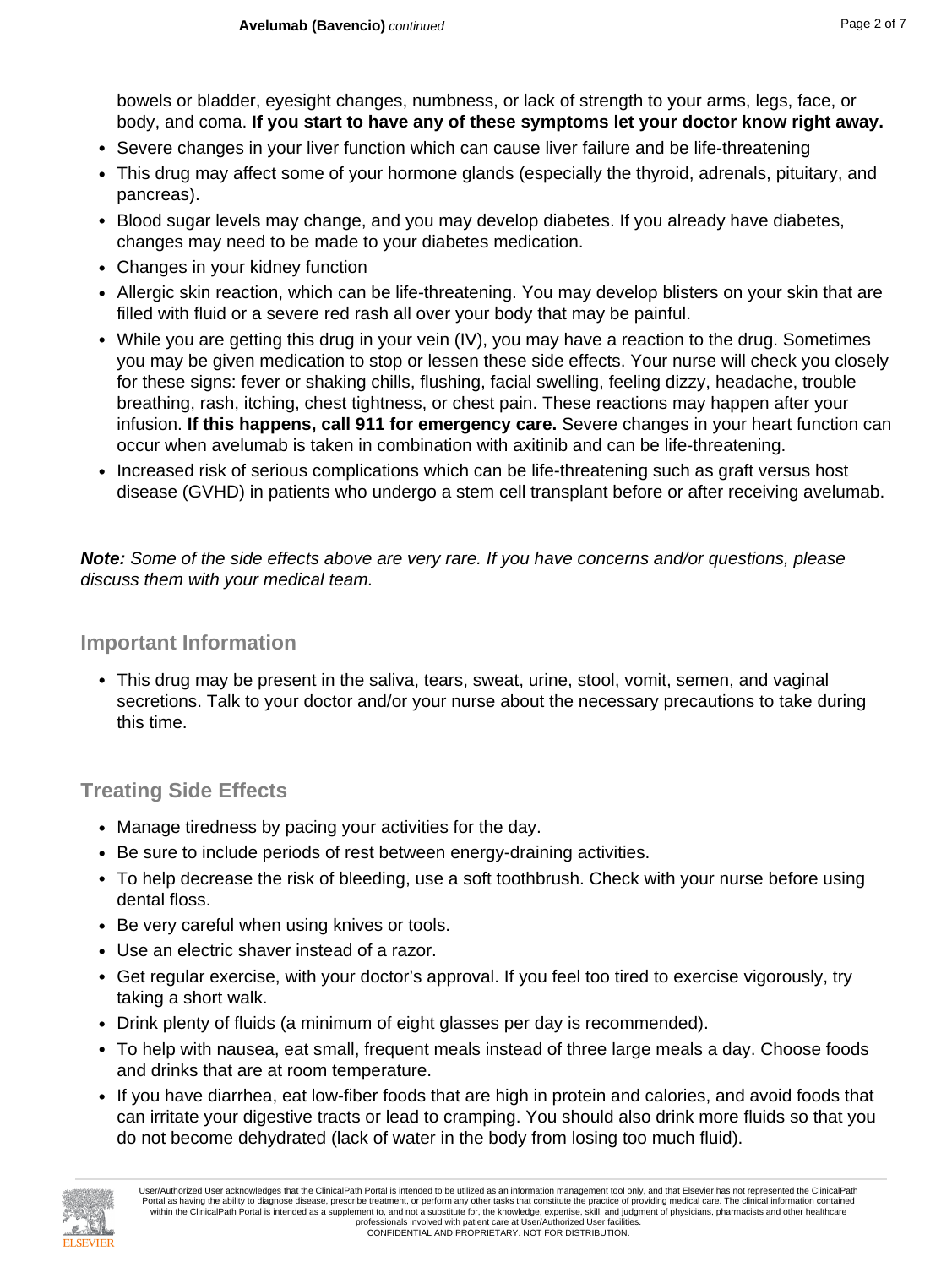- Ask your doctor or nurse about medicine that is available to help stop or lessen diarrhea and/or nausea.
- To help with decreased appetite, eat small, frequent meals. Eat foods high in calories and protein, such as meat, poultry, fish, dry beans, tofu, eggs, nuts, milk, yogurt, cheese, ice cream, pudding, and nutritional supplements.
- Consider using sauces and spices to increase taste. Daily exercise, with your doctor's approval, may increase your appetite.
- If you have diabetes, keep good control of your blood sugar level. Tell your nurse or your doctor if your glucose levels are higher or lower than normal.
- Keeping your pain under control is important to your well-being. Please tell your doctor or nurse if you are experiencing pain.
- If you get a rash do not put anything on it unless your doctor or nurse says you may. Keep the area around the rash clean and dry. Ask your doctor for medicine if your rash bothers you.
- If you have numbness and tingling in your hands and feet, be careful when cooking, walking, and handling sharp objects and hot liquids.
- Infusion reactions may happen after your infusion. **If this happens, call 911 for emergency care.**

## **Food and Drug Interactions**

- There are no known interactions of avelumab with food.
- This drug may interact with other medicines. Tell your doctor and pharmacist about all the prescription and over-the-counter medicines and dietary supplements (vitamins, minerals, herbs, and others) that you are taking at this time. Also, check with your doctor or pharmacist before starting any new prescription or over-the-counter medicines, or dietary supplements to make sure that there are no interactions.

## **When to Call the Doctor**

Not all possible side effects are included. Some of these side effects, although rare, can be lifethreatening.

## **Lung problems:**

- Inflammation of the lungs
- Cough
- Trouble breathing
- Upper respiration tract infection

## **Call your doctor or nurse if you have any of these symptoms:**

- Wheezing or trouble breathing
- New or worsening cough

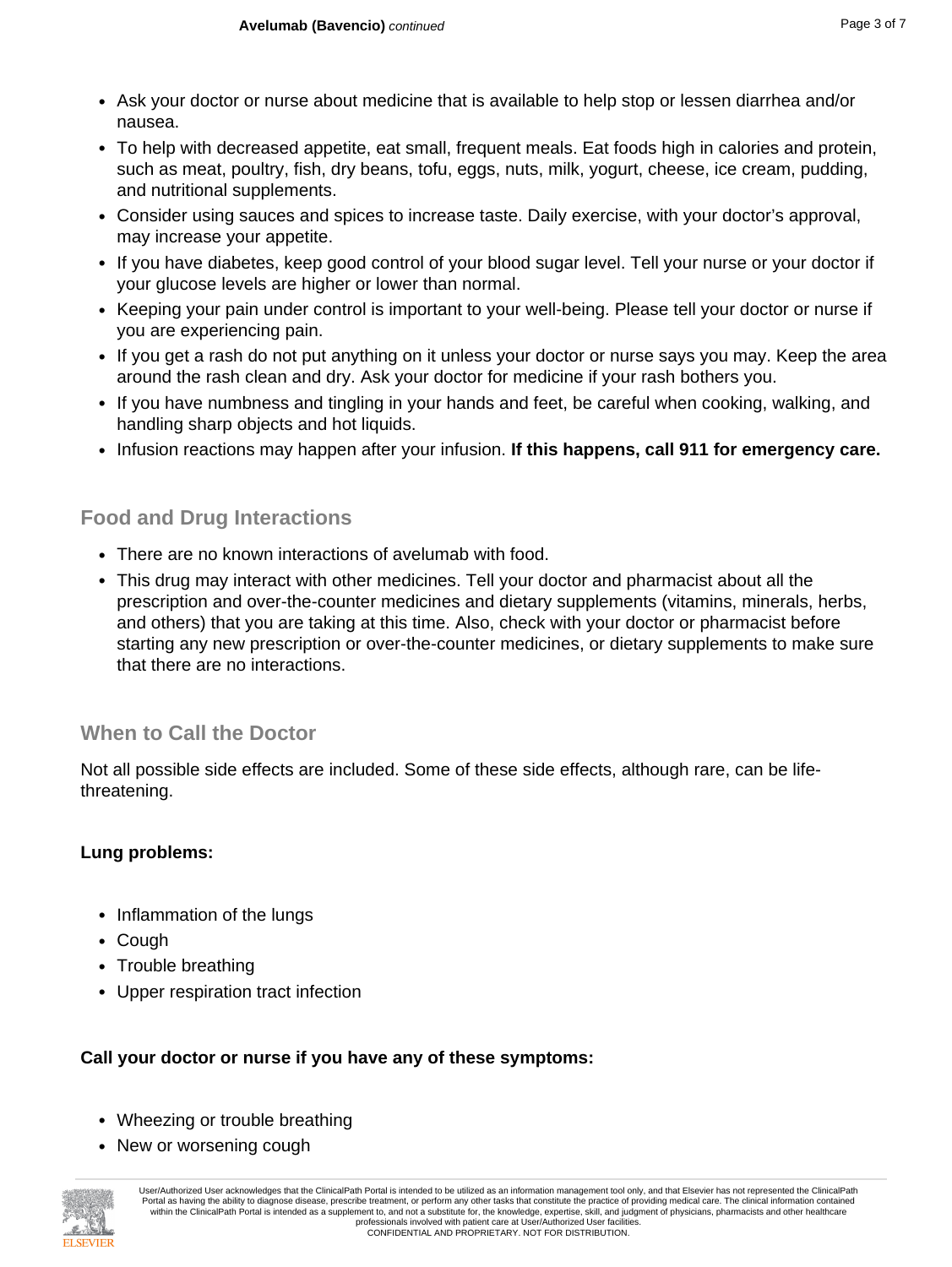• Chest pain

## **Stomach problems:**

- Decreased appetite (decreased hunger)
- Nausea and vomiting (throwing up)
- Diarrhea (loose bowel movements)
- Pain in your abdomen
- Inflammation of your colon
- Blood in your stool

## **Call your doctor or nurse if you have any of these symptoms:**

- Nausea that stops you from eating or drinking or is not relieved by prescribed medicine
- Throwing up more than 3 times a day
- Lasting loss of appetite or rapid weight loss of five pounds in a week
- Diarrhea, 4 times in one day or diarrhea with lack of strength or a feeling of being dizzy
- Pain in your abdomen that does not go away
- Blood in your stool (bright red, or black/tarry)

## **Liver problems:**

• Changes in your liver function

## **Call your doctor or nurse if you have any of these symptoms:**

- Yellowing of the eyes or skin
- Dark urine
- Pale bowel movements
- Pain on the right side of your abdomen that does not go away
- Feeling very tired and weak
- Unusual itching
- Easy bleeding or bruising

## **Hormone gland problems:**

• Changes in some of your hormone glands (especially the thyroid, adrenals, pituitary, and pancreas)

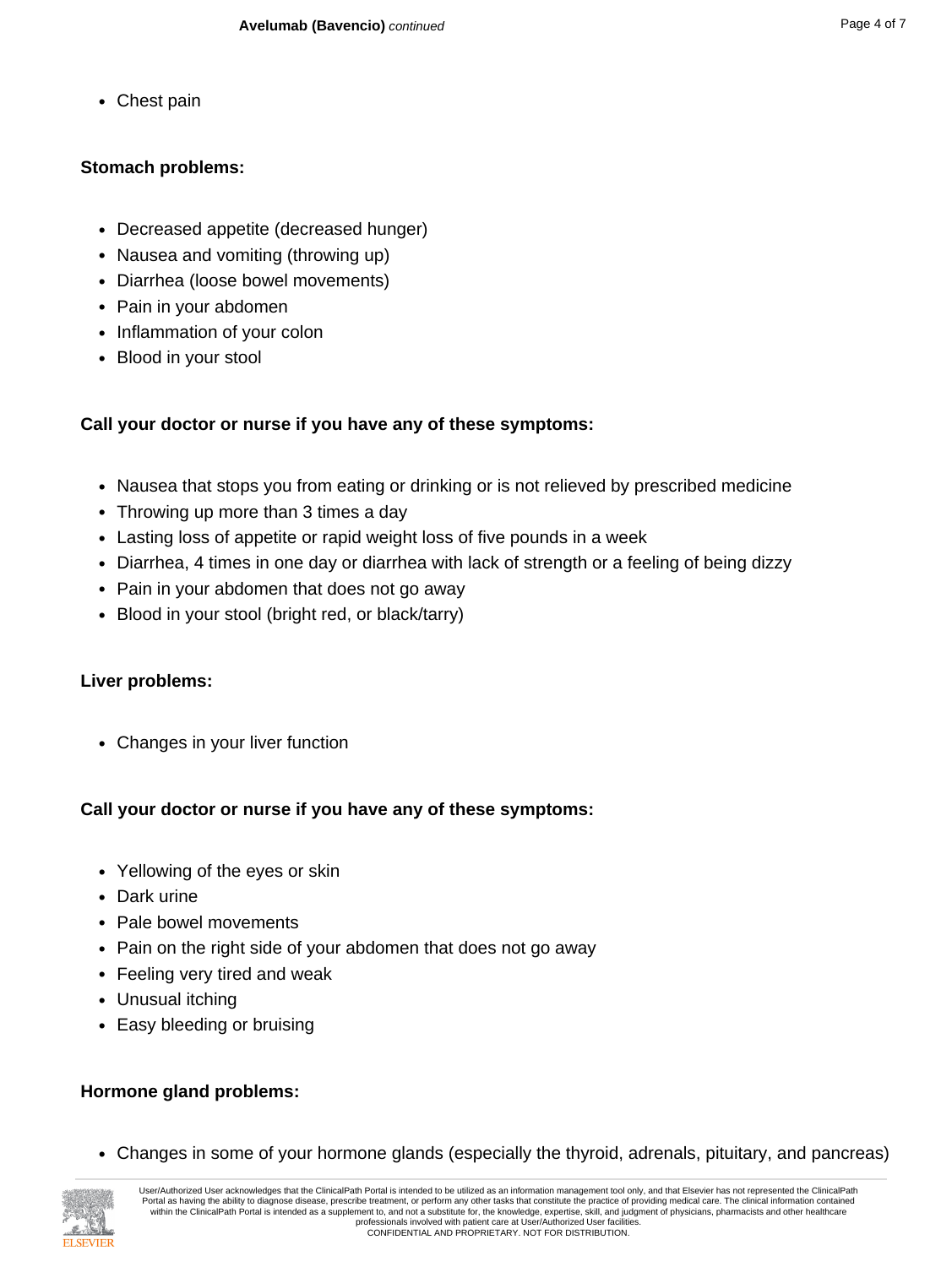• Blood sugar levels may change, and you may develop diabetes

#### **Call your doctor or nurse if you have any of these symptoms:**

- Headache that does not go away
- Tiredness that interferes with your daily activities
- Feeling dizzy or lightheaded
- Changes in mood or behavior such as irritability and/or feeling forgetful
- Shakiness
- Weight loss or weight gain
- Nausea
- Abnormal blood sugar
- Unusual thirst or passing urine often
- Feeling cold

#### **Kidney problems:**

- Changes in your kidney function
- Urinary tract infection

#### **Call your doctor or nurse if you have any of these symptoms:**

- Decreased urine, or very dark urine
- Cloudy urine and/or urine that smells bad
- Difficulty urinating
- Pain or burning when you pass urine
- Feeling like you have to pass urine often, but not much comes out when you do
- Tender or heavy feeling in your lower abdomen
- Pain on one side of your back under your ribs

#### **Skin problems:**

- Rash and itching
- Soreness of the mouth and throat
- Allergic skin reaction

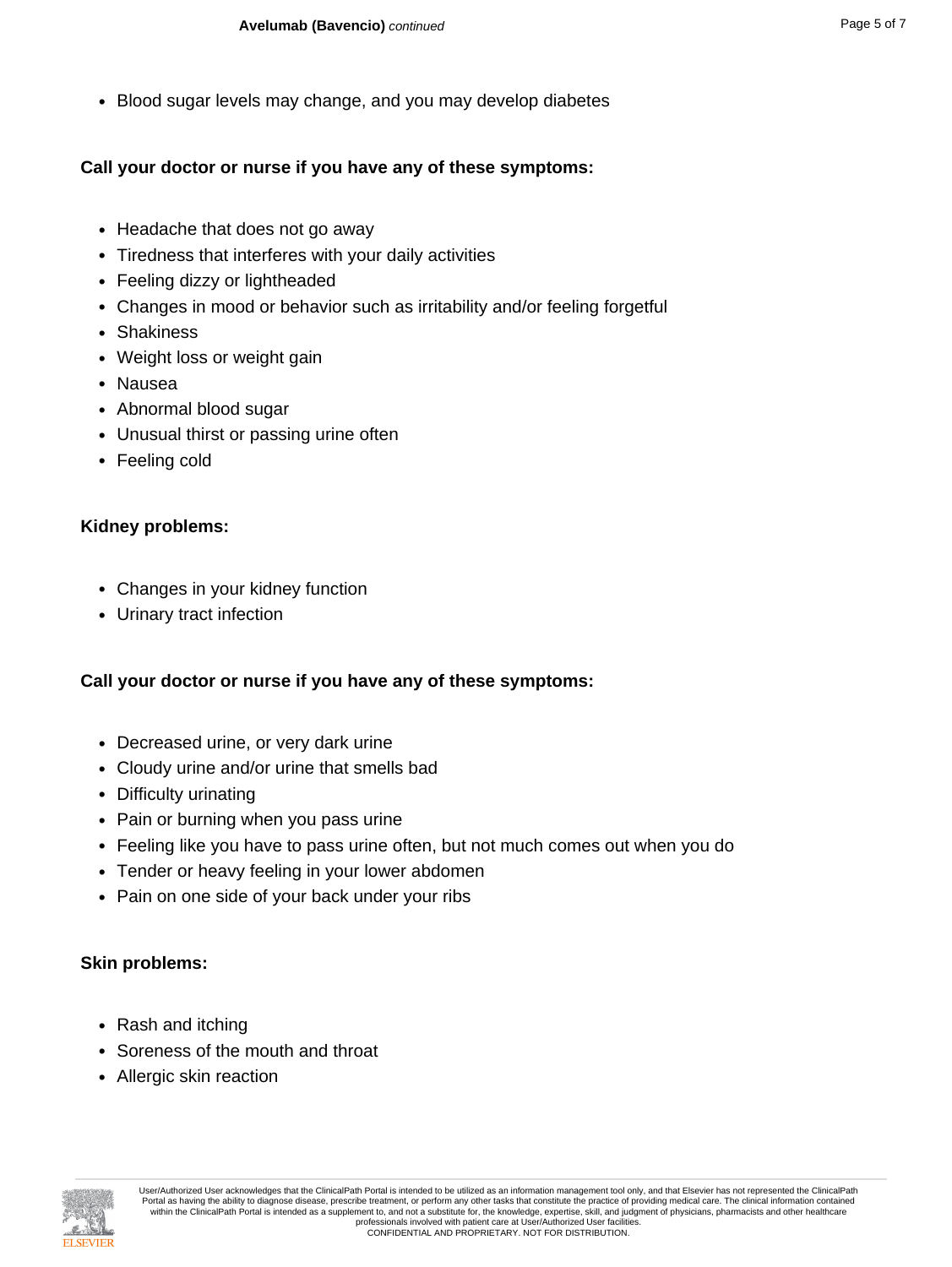### **Call your doctor or nurse if you have any of these symptoms:**

- New rash and/or itching
- Fluid-filled bumps/blisters
- Rash that is not relieved by prescribed medicines
- Red areas, white patches, or sores in your mouth that hurt

## **Inflammation of the brain:**

- Changes in your brain and spinal cord
- Headache
- Effects on the nerves

## **Call your doctor or nurse if you have any of these symptoms:**

- Headache that does not go away
- Extreme tiredness, agitation, or confusion
- Seizures
- Hallucinations
- Trouble understanding or speaking
- Loss of control of bowels or bladder
- Numbness or lack of strength to your arms, legs, face, or body
- Numbness, tingling, pins, and needles, or pain in your arms, hands, legs, or feet

#### **Other problems:**

- Low red blood cells, and platelets
- Fever
- Inflammation of your eye and/or other changes in vision
- Allergic reaction to the drug
- Electrolyte changes
- Muscle, bone, and joint pain

#### **Call your doctor or nurse if you have any of these symptoms:**

- Fever of 100.4° F (38° C) or higher
- Chills, flushing